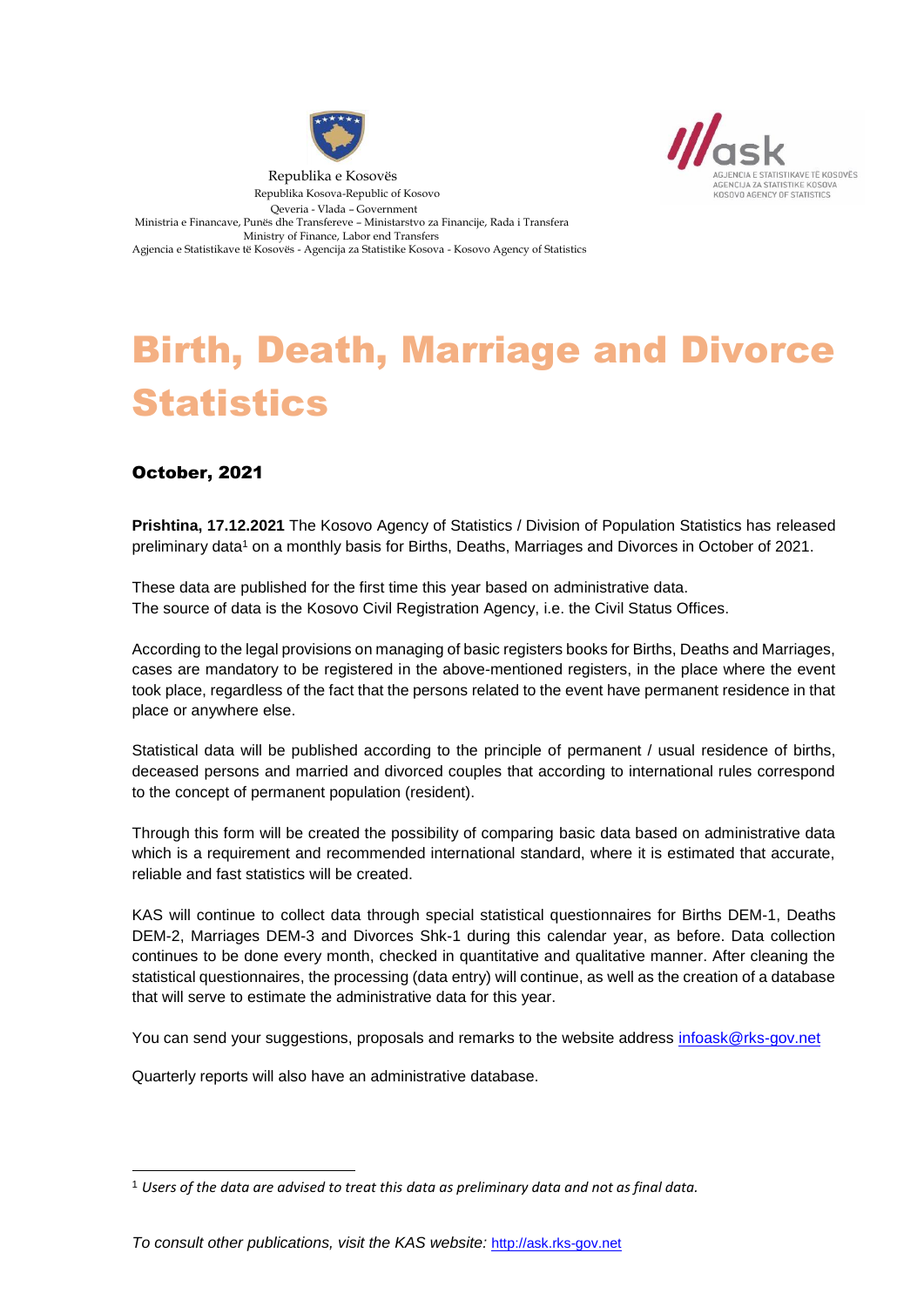#### **Publication was prepared by:**

| Avni Kastrati      | $\blacksquare$               | Director of the Department of Social Statistics |
|--------------------|------------------------------|-------------------------------------------------|
| Valdete Navakazi - |                              | Head of Division for Population Statistics      |
| Sanije Uka         | $\blacksquare$               | Senior Officer for Population Statistics        |
| Arijeta Sojeva     | $\blacksquare$               | <b>Senior Officer for Vital Statistics</b>      |
| Elvira Tahiri      | $\qquad \qquad \blacksquare$ | <b>Officer for Population Statistics</b>        |
| Vjollca Berisha    | $\overline{\phantom{a}}$     | <b>Officer for Vital Statistics</b>             |

Prishtina, December 2021 **Acting Chief Executive Officer, KAS** Mr. Ilir T.Berisha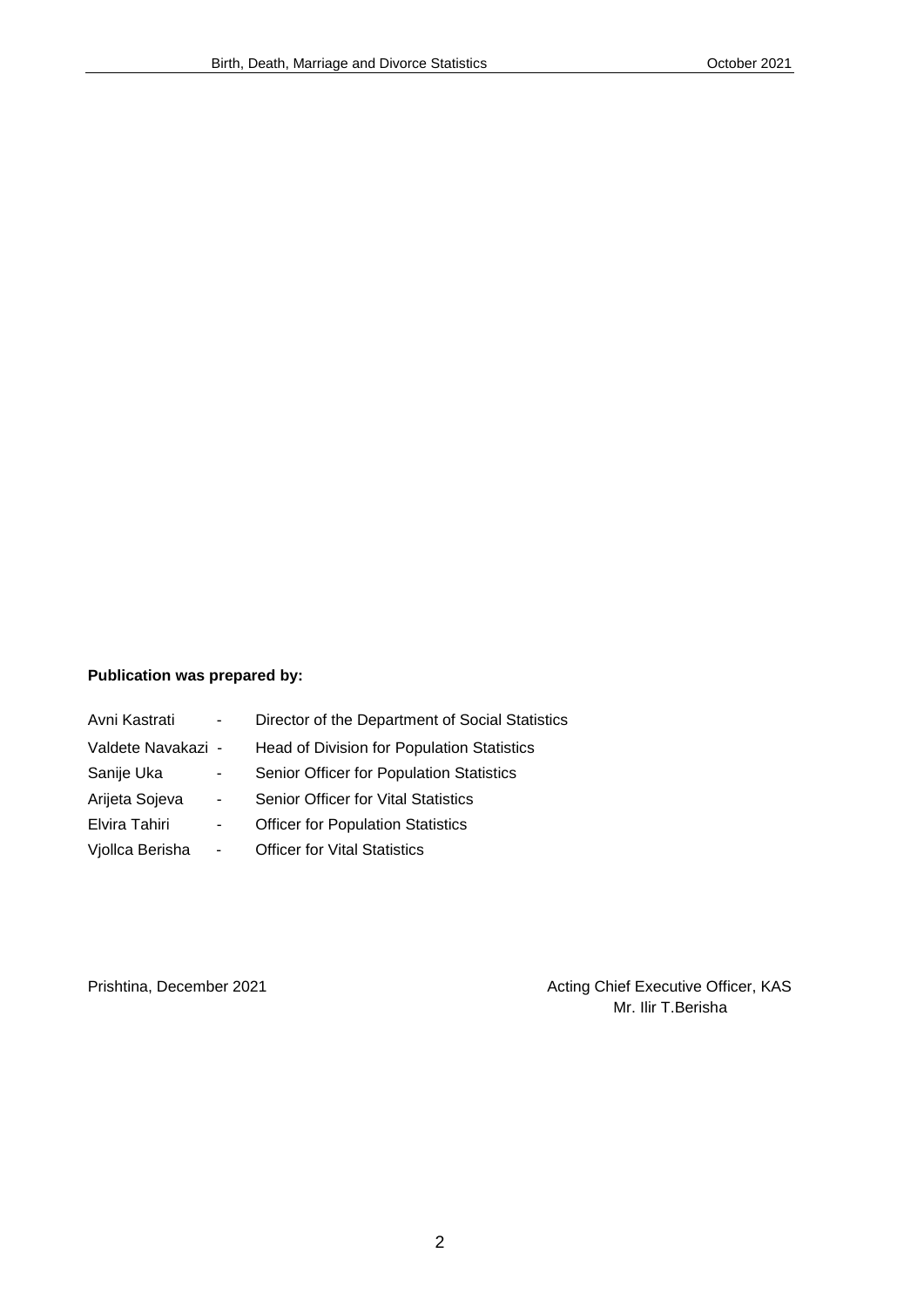#### **List of Contents**

#### Page

| Tab. 1: Born by the place where the birth took place and the permanent place of the |  |
|-------------------------------------------------------------------------------------|--|
|                                                                                     |  |
|                                                                                     |  |
|                                                                                     |  |
|                                                                                     |  |
|                                                                                     |  |
|                                                                                     |  |
|                                                                                     |  |
|                                                                                     |  |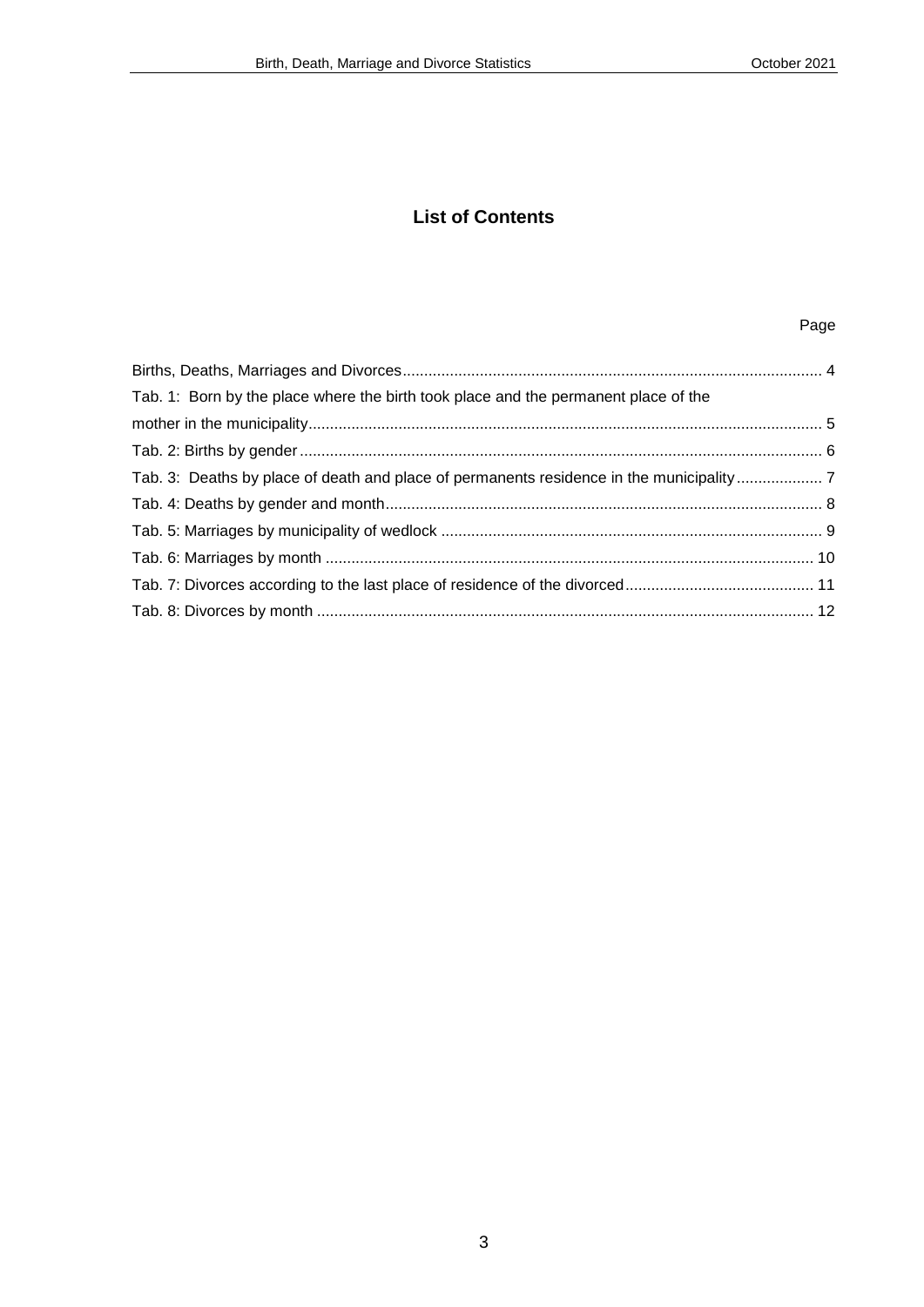#### <span id="page-3-0"></span>**Births, Deaths, Marriages and Divorces**

Based on the administrative data for the month of October 2021, 2325 births occurred inside and outside Kosovo, of which 1195 males and 1130 females.

Compared to the month of September 2021, we have a decrease in the number of births by (-6.2%).

Regarding deaths inside and outside Kosovo, 993 deaths were registered, of which 571 males and 422 females.

Compared to the month of September 2021 we have a decrease in the number of deaths by (-38%).

Marriages that took place inside and outside Kosovo in the month of October 2021 are 1693 cases, compared to the month of September 2021 we have a decrease in the number of married couples (-2.5%).

While regarding the divorces that occurred in Kosovo in the month of October 2021 are 138 cases, compared to the month of September 2021 we have an increase in the number of divorced couples by (1.5%).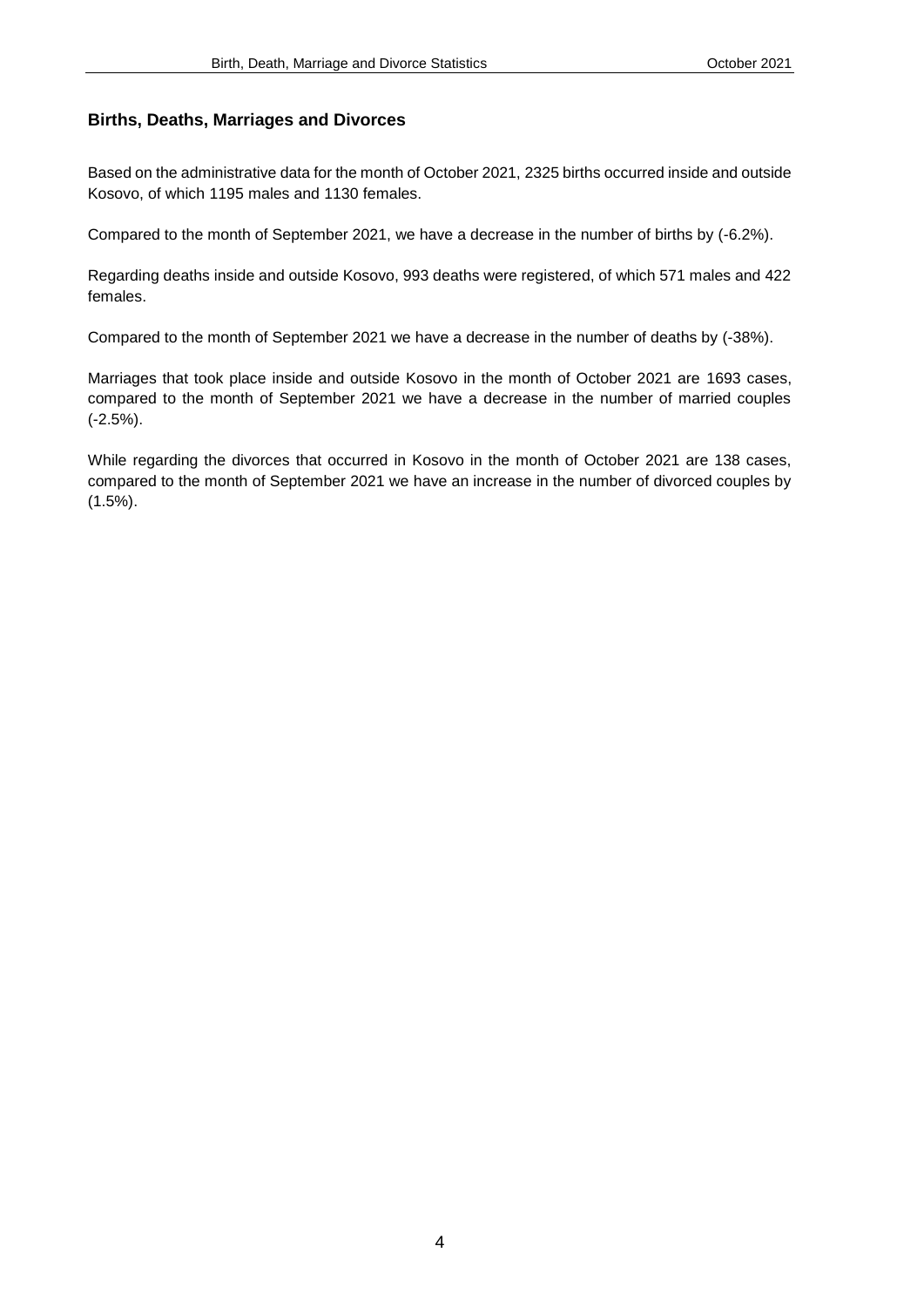| <b>Municipality</b> | <b>Total</b> | Settlement where the birth<br>occurred |                | <b>Total</b>   | <b>Mother's permanent</b><br>settlement in the<br>municipality |                         |
|---------------------|--------------|----------------------------------------|----------------|----------------|----------------------------------------------------------------|-------------------------|
|                     |              | Gender                                 |                |                | Gender                                                         |                         |
|                     |              | <b>Male</b>                            | <b>Female</b>  |                | <b>Male</b>                                                    | <b>Female</b>           |
| Deçan               | $\mathbf 0$  | $\mathbf 0$                            | 0              | 34             | 14                                                             | 20                      |
| Gjakovë             | 166          | 80                                     | 86             | 103            | 39                                                             | 64                      |
| Gllogovc            | $\mathbf 0$  | $\mathbf 0$                            | $\mathbf 0$    | 95             | 48                                                             | 47                      |
| Gjilan              | 127          | 75                                     | 52             | 93             | 55                                                             | 38                      |
| Dragash             | 1            | 1                                      | $\mathbf 0$    | 30             | 18                                                             | 12                      |
| <b>Istog</b>        | 3            | 3                                      | $\mathbf 0$    | 42             | 19                                                             | 23                      |
| Kaçanik             | 0            | 0                                      | $\mathbf 0$    | 39             | 19                                                             | 20                      |
| Klinë               | 0            | 0                                      | 0              | 61             | 29                                                             | 32                      |
| Fushë Kosovë        | 0            | 0                                      | $\mathbf 0$    | 56             | 30                                                             | 26                      |
| Kamenicë            | $\mathbf 0$  | $\mathbf 0$                            | 0              | 48             | 22                                                             | 26                      |
| Mitrovicë           | 140          | 61                                     | 79             | 95             | 47                                                             | 48                      |
| Leposaviq           | $\mathbf 0$  | $\mathbf 0$                            | $\mathbf 0$    | 5              | $\overline{c}$                                                 | 3                       |
| Lipjan              | 0            | 0                                      | $\mathbf 0$    | 81             | 43                                                             | 38                      |
| Novobërdë           | 0            | 0                                      | $\mathbf 0$    | 8              | 4                                                              | 4                       |
| Obiliq              | 0            | $\mathbf 0$                            | 0              | 33             | 13                                                             | 20                      |
| Rahovec             | 2            | $\mathbf 2$                            | $\mathbf 0$    | 67             | 35                                                             | 32                      |
| Pejë                | 133          | 69                                     | 64             | 89             | 52                                                             | 37                      |
| Podujevë            | 3            | 1                                      | $\overline{c}$ | 140            | 73                                                             | 67                      |
| Prishtinë           | 942          | 491                                    | 451            | 263            | 139                                                            | 124                     |
| Prizren             | 255          | 137                                    | 118            | 206            | 110                                                            | 96                      |
| Skenderaj           | 0            | 0                                      | $\mathbf 0$    | 82             | 31                                                             | 51                      |
| Shtime              | 0            | 0                                      | 0              | 29             | 15                                                             | 14                      |
| Shtërpcë            | 0            | $\mathbf 0$                            | $\mathbf 0$    | 9              | 4                                                              | 5                       |
| Suharek             | 3            | 1                                      | $\mathbf{2}$   | 69             | 38                                                             | 31                      |
| Ferizaj             | 132          | 70                                     | 62             | 162            | 90                                                             | 72                      |
| Viti                | $\mathbf 0$  | $\mathbf 0$                            | $\mathbf 0$    | 69             | 40                                                             | 29                      |
| Vushtrri            | 24           | 10                                     | 14             | 94             | 53                                                             | 41                      |
| Zubin Potok         | $\mathbf 0$  | $\mathbf 0$                            | $\mathbf 0$    | $\mathbf 0$    | $\mathbf 0$                                                    | $\mathbf 0$             |
| Zvegan              | 0            | 0                                      | 0              | 4              | 1                                                              | 3                       |
| Malishevë           | 0            | $\mathbf 0$                            | $\mathbf 0$    | 103            | 53                                                             | 50                      |
| Junik               | 0            | 0                                      | 0              | 6              | 4                                                              | $\mathbf 2$             |
| Mamush              | 0            | 0                                      | 0              | 10             | 8                                                              | $\overline{\mathbf{c}}$ |
| Hani i Elezit       | 0            | 0                                      | 0              | 14             | 6                                                              | 8                       |
| Graçanicë           | 17           | 9                                      | 8              | 12             | 5                                                              | 7                       |
| Ranillug            | $\mathbf 0$  | 0                                      | 0              | 1              | $\mathbf 0$                                                    | 1                       |
| Partesh             | 10           | 4                                      | 6              | 0              | 0                                                              | 0                       |
| Kllokot             | 0            | 0                                      | 0              | 1              | 0                                                              | 1                       |
| North Mitrovica     | 26           | 16                                     | 10             | $\overline{7}$ | 3                                                              | 4                       |
| Outside Kosovo      | 341          | 165                                    | 176            | 65             | 33                                                             | 32                      |
| <b>Total</b>        | 2.325        | 1.195                                  | 1.130          | 2.325          | 1.195                                                          | 1.130                   |

#### <span id="page-4-0"></span>**Tab. 1: Born by the place where the birth took place and the permanent place of the mother in the municipality**

*Data source: Kosovo Civil Registration Agency,*

*¹) Births occurred in Kosovo and outside Kosovo.*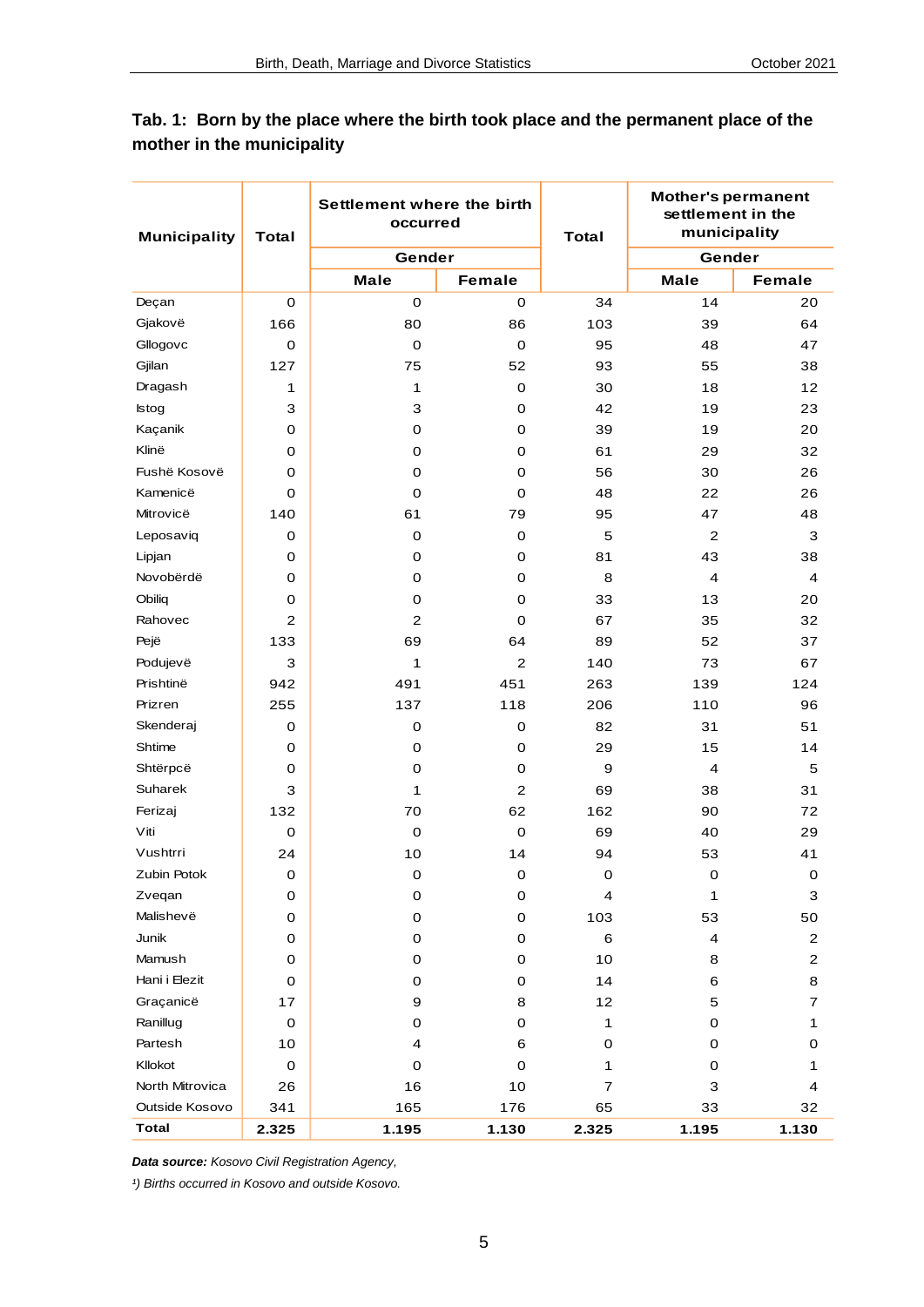## <span id="page-5-0"></span>**Tab. 2: Births by gender**

|               |       | Gender      |               |  |
|---------------|-------|-------------|---------------|--|
| <b>Period</b> | Total | <b>Male</b> | <b>Female</b> |  |
| 01-2021       | 2.229 | 1.217       | 1.012         |  |
| 02-2021       | 2.103 | 1.092       | 1.011         |  |
| 03-2021       | 2.510 | 1.316       | 1.194         |  |
| 04-2021       | 2.434 | 1.265       | 1.169         |  |
| 05-2021       | 2.524 | 1.342       | 1.182         |  |
| 06-2021       | 2.622 | 1.351       | 1.271         |  |
| 07-2021       | 2.609 | 1.340       | 1.269         |  |
| 08-2021       | 2.406 | 1.251       | 1.155         |  |
| 09-2021       | 2.496 | 1.274       | 1.222         |  |
| 10-2021       | 2.325 | 1.195       | 1.130         |  |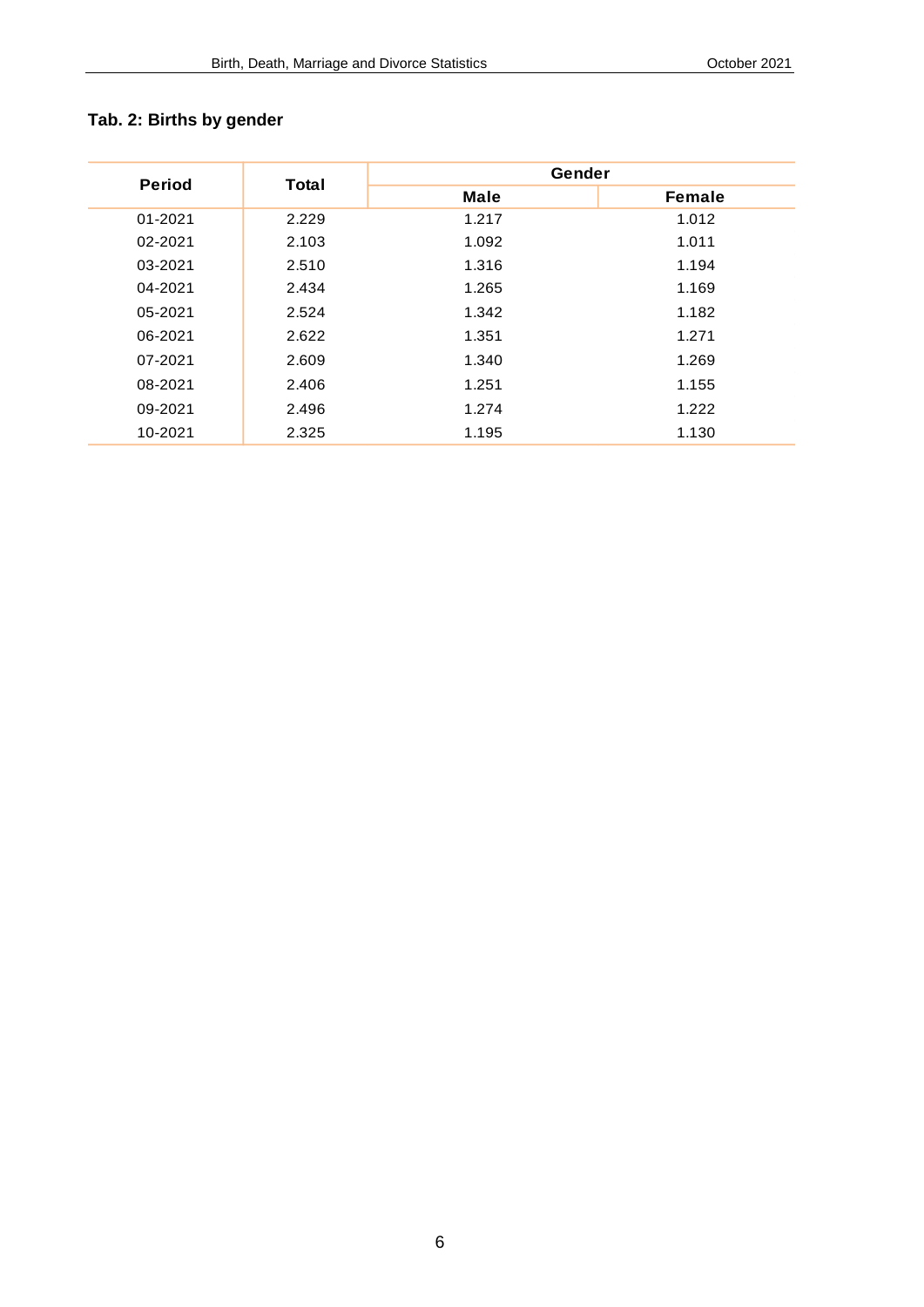|                     |                         | Place where death occurred |                         |                | Permanent residence in<br>the municipality |                         |  |
|---------------------|-------------------------|----------------------------|-------------------------|----------------|--------------------------------------------|-------------------------|--|
| <b>Municipality</b> | <b>Total</b>            | Gender                     |                         | <b>Total</b>   |                                            | Gender                  |  |
|                     |                         | <b>Male</b>                | Female                  |                | <b>Male</b>                                | Female                  |  |
| Deçan               | 8                       | 3                          | 5                       | 16             | 6                                          | 10                      |  |
| Gjakovë             | 57                      | 29                         | 28                      | 55             | 30                                         | 25                      |  |
| Gllogovc            | 13                      | 6                          | $\overline{7}$          | 21             | 13                                         | 8                       |  |
| Gjilan              | 44                      | 24                         | 20                      | 49             | 24                                         | 25                      |  |
| Dragash             | 12                      | 8                          | 4                       | 28             | 16                                         | 12                      |  |
| Istog               | 22                      | 10                         | 12                      | 34             | 20                                         | 14                      |  |
| Kaçanik             | 8                       | 4                          | 4                       | 17             | 10                                         | $\overline{7}$          |  |
| Klinë               | 9                       | $\overline{7}$             | $\overline{2}$          | 18             | 11                                         | $\overline{7}$          |  |
| Fushë Kosovë        | 12                      | 5                          | $\overline{\mathbf{7}}$ | 22             | 9                                          | 13                      |  |
| Kamenicë            | 5                       | $\boldsymbol{2}$           | 3                       | 21             | 15                                         | 6                       |  |
| Mitrovicë           | 27                      | 11                         | 16                      | 30             | 14                                         | 16                      |  |
| Leposaviq           | $\overline{4}$          | $\overline{c}$             | $\mathbf{2}$            | 11             | $\overline{7}$                             | $\overline{4}$          |  |
| Lipjan              | 14                      | 10                         | 4                       | 28             | 18                                         | 10                      |  |
| Novobërdë           | $\overline{2}$          | $\mathbf{1}$               | 1                       | $\overline{7}$ | 3                                          | $\overline{4}$          |  |
| Obiliq              | 13                      | 9                          | 4                       | 21             | 13                                         | 8                       |  |
| Rahovec             | 13                      | 6                          | $\overline{7}$          | 30             | 17                                         | 13                      |  |
| Pejë                | 60                      | 36                         | 24                      | 46             | 27                                         | 19                      |  |
| Podujevë            | 18                      | 10                         | 8                       | 34             | 19                                         | 15                      |  |
| Prishtinë           | 246                     | 149                        | 97                      | 112            | 76                                         | 36                      |  |
| Prizren             | 93                      | 47                         | 46                      | 98             | 58                                         | 40                      |  |
| Skenderaj           | 9                       | 4                          | 5                       | 23             | 9                                          | 14                      |  |
| Shtime              | 8                       | 4                          | 4                       | 11             | 6                                          | 5                       |  |
| Shtërpcë            | 9                       | 4                          | 5                       | 21             | 13                                         | 8                       |  |
| Suharek             | 18                      | 6                          | 12                      | 34             | 15                                         | 19                      |  |
| Ferizaj             | 34                      | 23                         | 11                      | 47             | 31                                         | 16                      |  |
| Viti                | 17                      | $\overline{7}$             | 10                      | 25             | 13                                         | 12                      |  |
| Vushtrri            | 19                      | 13                         | 6                       | 38             | 25                                         | 13                      |  |
| Zubin Potok         | $\overline{\mathbf{4}}$ | $\ensuremath{\mathsf{3}}$  | $\mathbf{1}$            | $\overline{7}$ | $\,6$                                      | $\mathbf{1}$            |  |
| Zveqan              | 6                       | 3                          | 3                       | 8              | 6                                          | $\mathbf{2}$            |  |
| Malishevë           | 11                      | $\overline{7}$             | 4                       | 19             | 8                                          | 11                      |  |
| Junik               | 1                       | 1                          | 0                       | $\mathbf{2}$   | 1                                          | 1                       |  |
| Mamush              | 0                       | 0                          | 0                       | $\mathbf 0$    | 0                                          | 0                       |  |
| Hani i Elezit       | 3                       | 1                          | $\mathbf{2}$            | 8              | 5                                          | 3                       |  |
| Graçanicë           | 15                      | 6                          | 9                       | 18             | $\overline{7}$                             | 11                      |  |
| Ranillug            | 3                       | 2                          | 1                       | 9              | 6                                          | 3                       |  |
| Partesh             | 3                       | 2                          | 1                       | 1              | 1                                          | 0                       |  |
| Kllokot             | 1                       | $\mathbf 0$                | 1                       | 5              | 3                                          | $\overline{\mathbf{c}}$ |  |
| North Mitrovica     | 28                      | 16                         | 12                      | 13             | 5                                          | 8                       |  |
| Outside Kosovo      | 124                     | 90                         | 34                      | 6              | 5                                          | 1                       |  |
| <b>Total</b>        | 993                     | 571                        | 422                     | 993            | 571                                        | 422                     |  |

#### <span id="page-6-0"></span>**Tab. 3: Deaths by place of death and place of permanents residence in the municipality**

*Data source: Kosovo Civil Registration Agency,* 

*²) Deaths occurred inside Kosovo and outside Kosovo.*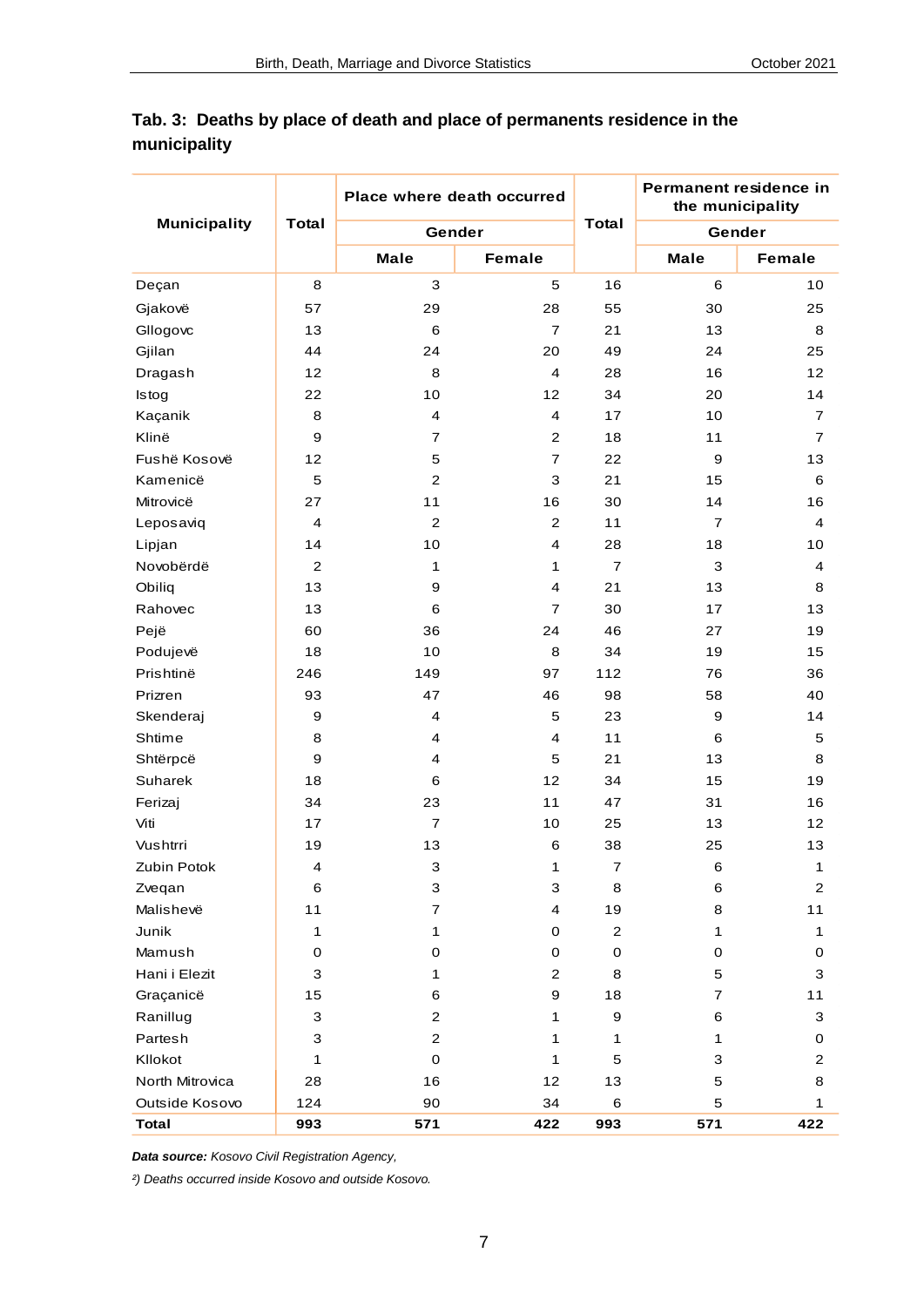| <b>Period</b> | <b>Total</b> | Gender      |               |  |
|---------------|--------------|-------------|---------------|--|
|               |              | <b>Male</b> | <b>Female</b> |  |
| 01-2021       | 1.432        | 815         | 617           |  |
| 02-2021       | 1.127        | 657         | 470           |  |
| 03-2021       | 1.535        | 868         | 667           |  |
| 04-2021       | 1.505        | 859         | 646           |  |
| 05-2021       | 1.078        | 592         | 486           |  |
| 06-2021       | 890          | 495         | 395           |  |
| 07-2021       | 862          | 457         | 405           |  |
| 08-2021       | 1.363        | 725         | 638           |  |
| 09-2021       | 1.598        | 838         | 760           |  |
| 10-2021       | 993          | 571         | 422           |  |

## <span id="page-7-0"></span>**Tab. 4: Deaths by gender and month**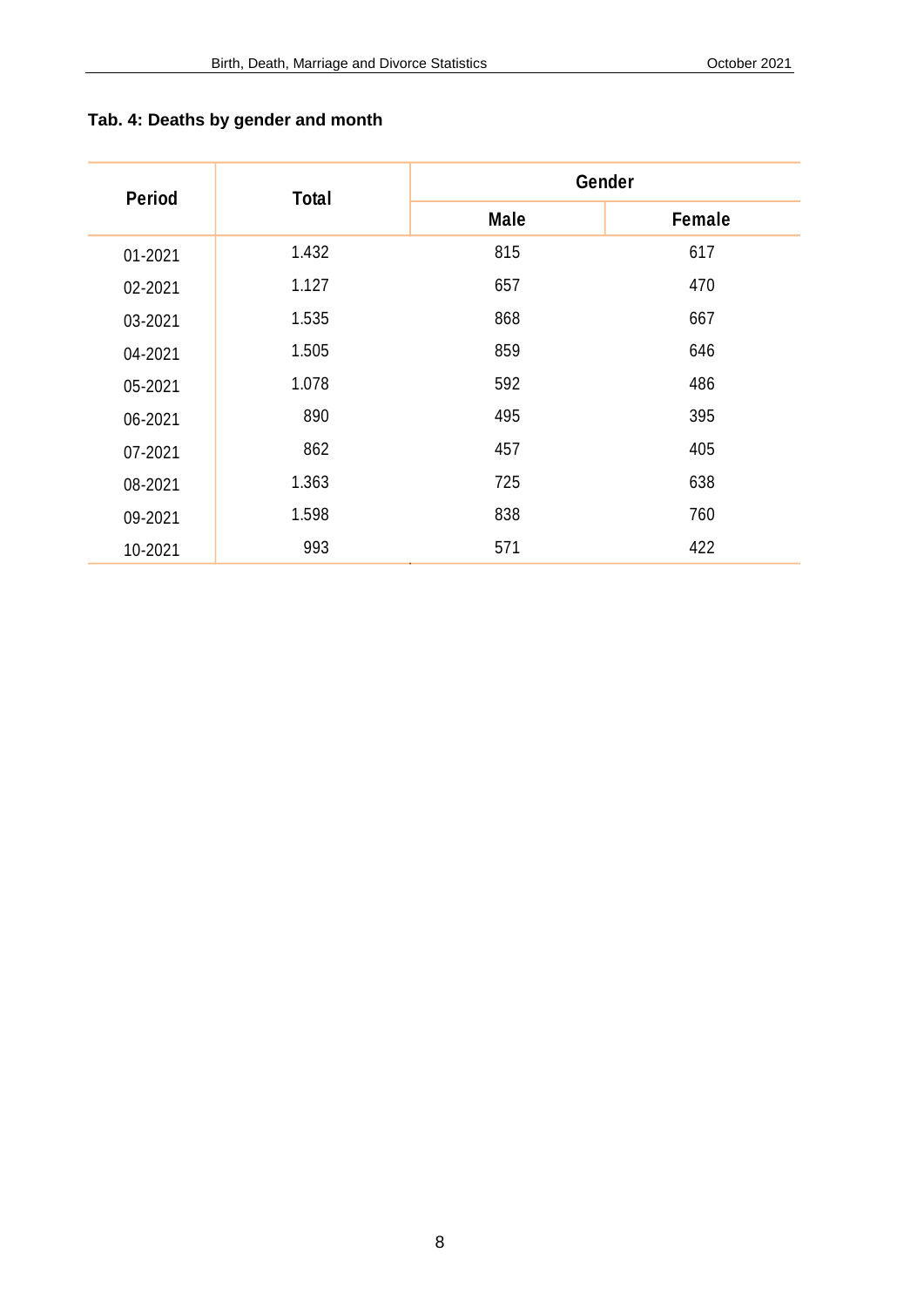#### <span id="page-8-0"></span>**Tab. 5: Marriages by municipality of wedlock**

| <b>Municipality</b> | <b>Municipality of marriage</b> |
|---------------------|---------------------------------|
| Deçan               | 40                              |
| Gjakovë             | 90                              |
| Gllogovc            | 60                              |
| Gjilan              | 74                              |
| Dragash             | 14                              |
| Istog               | 34                              |
| Kaçanik             | 31                              |
| Klinë               | 39                              |
| Fushë Kosovë        | 39                              |
| Kamenicë            | 18                              |
| Mitrovicë           | 72                              |
| Leposaviq           | $\mathbf{1}$                    |
| Lipjan              | 71                              |
| Novobërdë           | $\mathbf 0$                     |
| Obiliq              | 21                              |
| Rahovec             | 56                              |
| Pejë                | $\bf 71$                        |
| Podujevë            | 93                              |
| Prishtinë           | 152                             |
| Prizren             | 147                             |
| Skenderaj           | 57                              |
| Shtime              | 34                              |
| Shtërpcë            | $\mathsf 3$                     |
| Suharek             | 50                              |
| Ferizaj             | 108                             |
| Viti                | 50                              |
| Vushtrri            | 89                              |
| Zubin Potok         | $\overline{\mathbf{4}}$         |
| Zveqan              | 1                               |
| Malishevë           | 63                              |
| Junik               | 3                               |
| Mamush              | $\overline{\mathbf{4}}$         |
| Hani i Elezit       | 8                               |
| Graçanicë           | $\overline{7}$                  |
| Ranillug            | $\mathbf 0$                     |
| Partesh             | 0                               |
| Kllokot             | $\overline{c}$                  |
| North Mitrovica     | $\overline{7}$                  |
| Outside Kosovo      | 80                              |
| <b>Total</b>        | 1.693                           |
|                     |                                 |

*Data source: Kosovo Civil Registration Agency,*

*³) Marriages occurred inside and outside Kosovo.*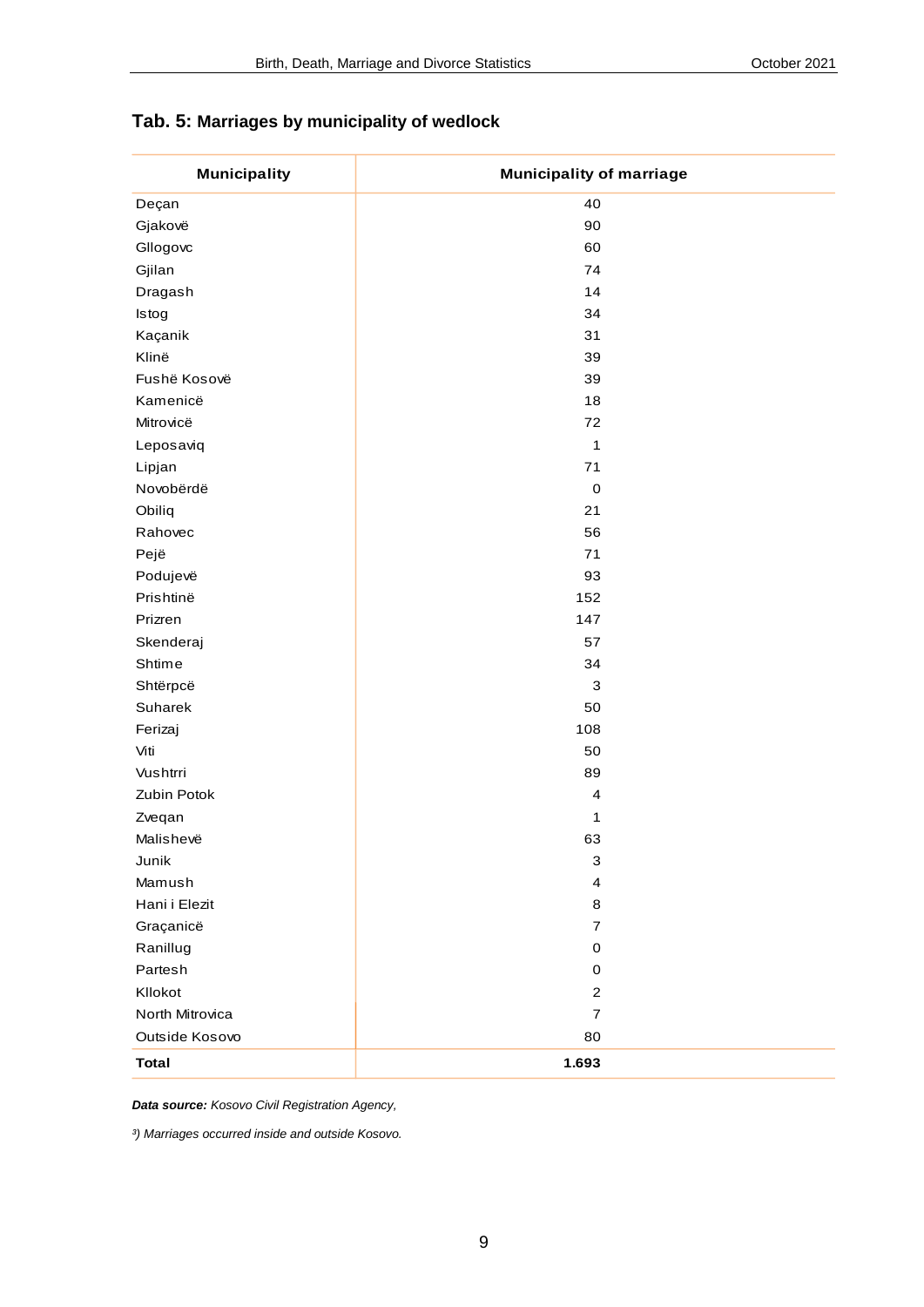# <span id="page-9-0"></span>**Tab. 6: Marriages by month**

| <b>Period</b> | <b>Municipality of marriage</b> |
|---------------|---------------------------------|
| 01-2021       | 1.774                           |
| 02-2021       | 1.398                           |
| 03-2021       | 1.523                           |
| 04-2021       | 1.274                           |
| 05-2021       | 1.232                           |
| 06-2021       | 1.320                           |
| 07-2021       | 1.633                           |
| 08-2021       | 2.489                           |
| 09-2021       | 1.737                           |
| 10-2021       | 1.693                           |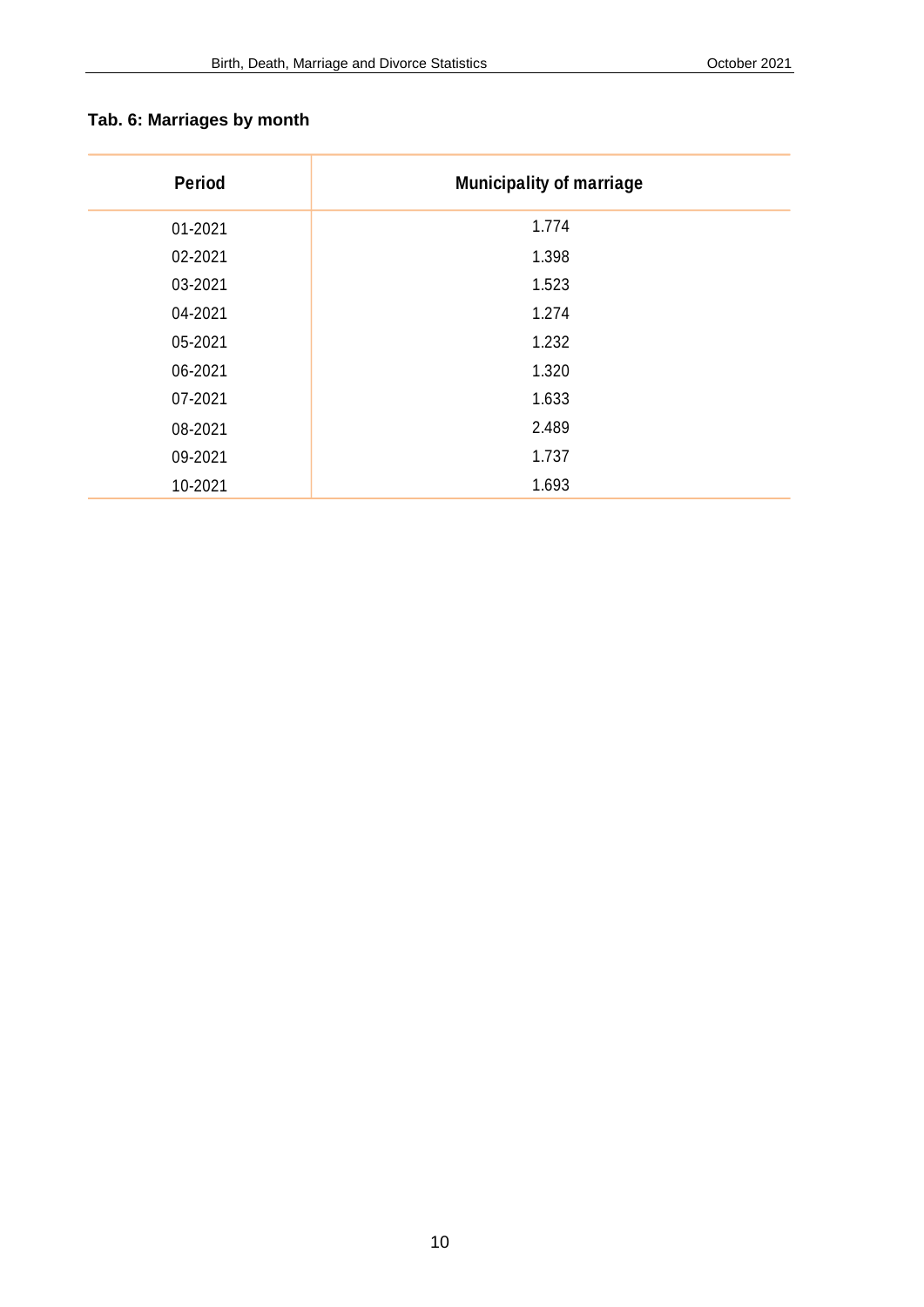| <b>Municipality</b> | <b>Divorces</b>           |
|---------------------|---------------------------|
| Deçan               | $\mathbf{1}$              |
| Gjakovë             | $\,$ 8 $\,$               |
| Gllogovc            | $\boldsymbol{2}$          |
| Gjilan              | $\mathbf 5$               |
| Dragash             | $\pmb{0}$                 |
| Istog               | $\ensuremath{\mathsf{3}}$ |
| Kaçanik             | $\mathbf 5$               |
| Klinë               | $\,6$                     |
| Fushë Kosovë        | $\mathbf{1}$              |
| Kamenicë            | 1                         |
| Mitrovicë           | $\mathbf 5$               |
| Leposaviq           | $\pmb{0}$                 |
| Lipjan              | $\overline{7}$            |
| Novobërdë           | $\pmb{0}$                 |
| Obiliq              | $\overline{\mathbf{4}}$   |
| Rahovec             | $\boldsymbol{7}$          |
| Pejë                | $\mathbf 5$               |
| Podujevë            | 10                        |
| Prishtinë           | 18                        |
| Prizren             | 16                        |
| Skenderaj           | $\mathbf 5$               |
| Shtime              | $\boldsymbol{2}$          |
| Shtërpcë            | $\pmb{0}$                 |
| Suharek             | $\overline{\mathbf{4}}$   |
| Ferizaj             | $\mathbf 5$               |
| Viti                | $\boldsymbol{2}$          |
| Vushtrri            | $\boldsymbol{9}$          |
| Zubin Potok         | 1                         |
| Zveqan              | $\pmb{0}$                 |
| Malishevë           | $\overline{\mathbf{4}}$   |
| Junik               | $\pmb{0}$                 |
| Mamush              | $\pmb{0}$                 |
| Hani i Elezit       | $\mathbf 0$               |
| Graçanicë           | $\mathbf 0$               |
| Ranillug            | $\mathbf 0$               |
| Partesh             | $\mathbf 0$               |
| Kllokot             | $\pmb{0}$                 |
| North Mitrovica     | $\boldsymbol{2}$          |
| Outside Kosovo      | $\mathbf 0$               |
| <b>Total</b>        | 138                       |

#### <span id="page-10-0"></span>**Tab. 7: Divorces according to the last place of residence of the divorced**

*Data source: Kosovo Civil Registration Agency,*

*⁴) Divorces occurred inside and outside Kosovo.*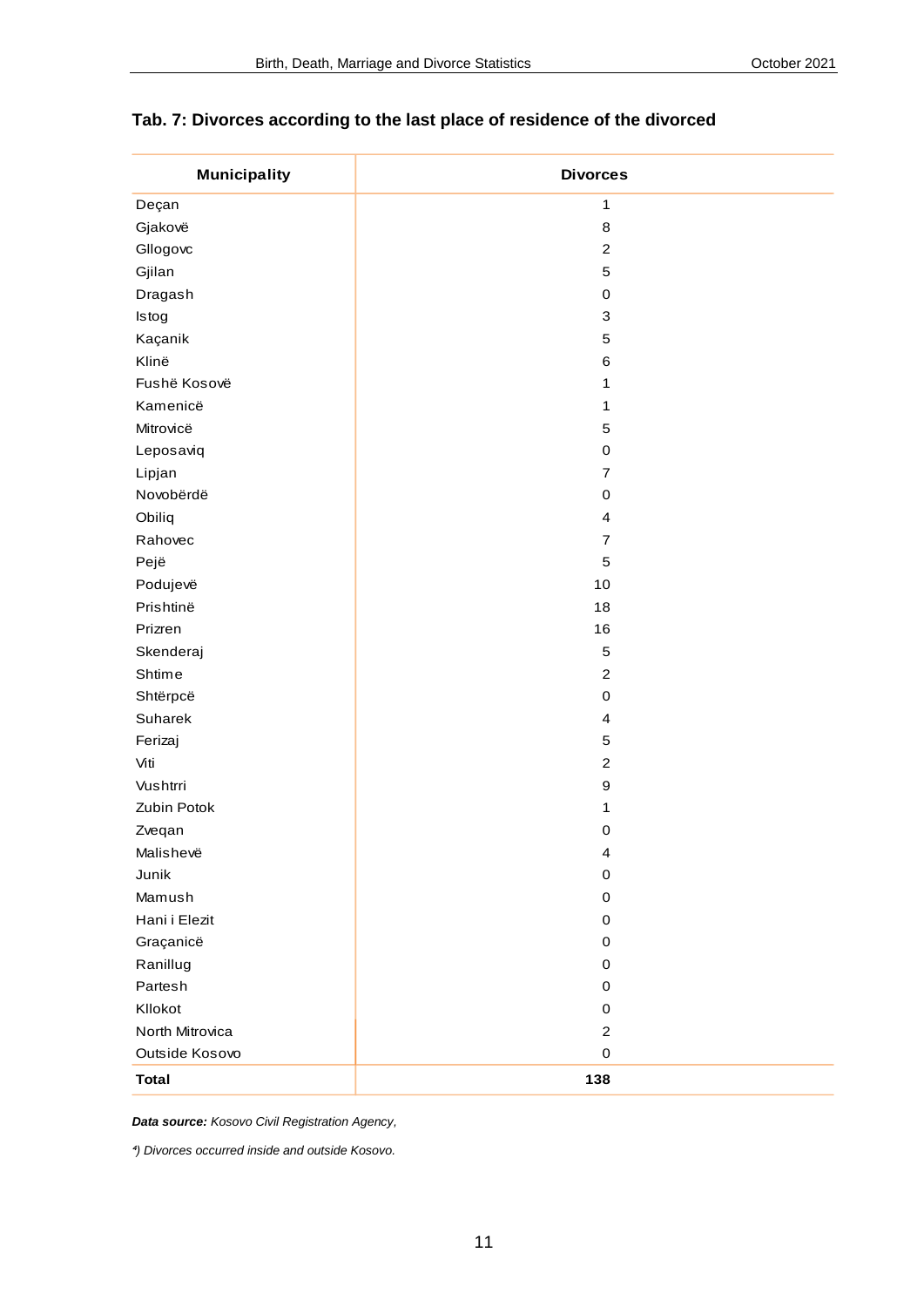# <span id="page-11-0"></span>**Tab. 8: Divorces by month**

| Period  | <b>Divorces</b> |
|---------|-----------------|
| 01-2021 | 158             |
| 02-2021 | 198             |
| 03-2021 | 194             |
| 04-2021 | 147             |
| 05-2021 | 162             |
| 06-2021 | 174             |
| 07-2021 | 195             |
| 08-2021 | 137             |
| 09-2021 | 136             |
| 10-2021 | 138             |